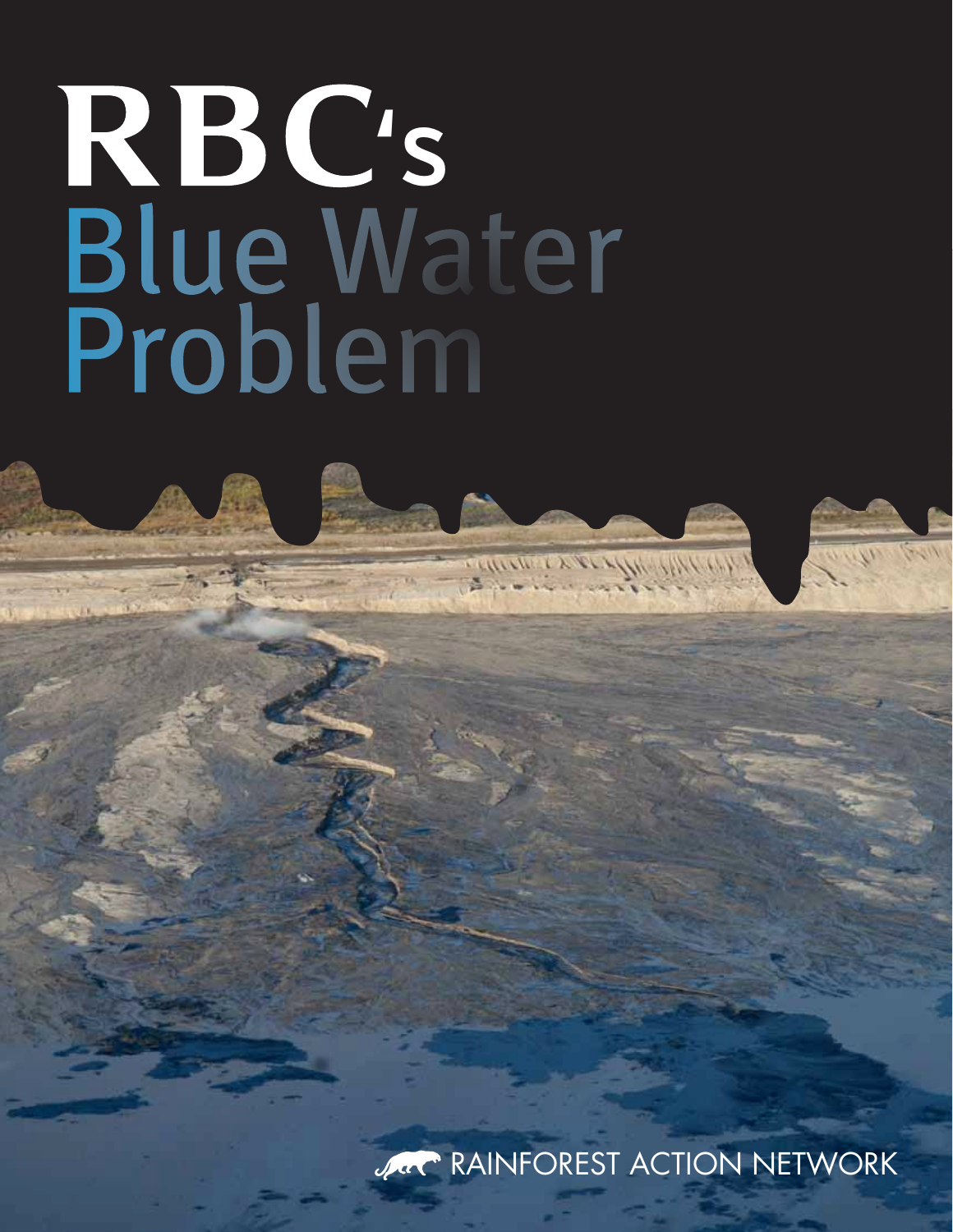# What's Inside

- **2** Background and Findings
- **4** RBC's Blue Water Project RBC and the Tar Sands
- **5** The Tar Sands and Water Quality
- **6** CASE STUDY: Ft.Chipewyan
- **7** CASE STUDY: Beaver Lake First Nation CASE STUDY: Lubicon Lake First Nation
- **8** A Blueprint for RBC's Water Protection
- **9** References



# Background and Findings

The Royal Bank of Canada (RBC) is the top financier of the tar sands, one of the fastest growing sources of water pollution and greenhouse gas emissions in Canada. In 2008, RBC launched a new Blue Water Project, which is "committed to donating \$50 million toward global fresh water initiatives over the next ten years." In contrast to the \$3 million dollars actually released in water quality improvement donations in the first year of the program, RBC financed an estimated minimum of \$641 million for oil and gas companies operating in the Alberta tar sands inflicting documented devastation on Canada's water resources.



## **RBC (TSX/NYSE: RY) Financials**

#### Total Revenue:

Earnings before Interest and Tax (\$000): Profit / Loss (\$000): Earnings Per Share: Total Assets (\$000) Dividends per Share: Return on Com. Equity: Employees (2007):



## **Oct. 31, 2008. 12 Months (C\$)**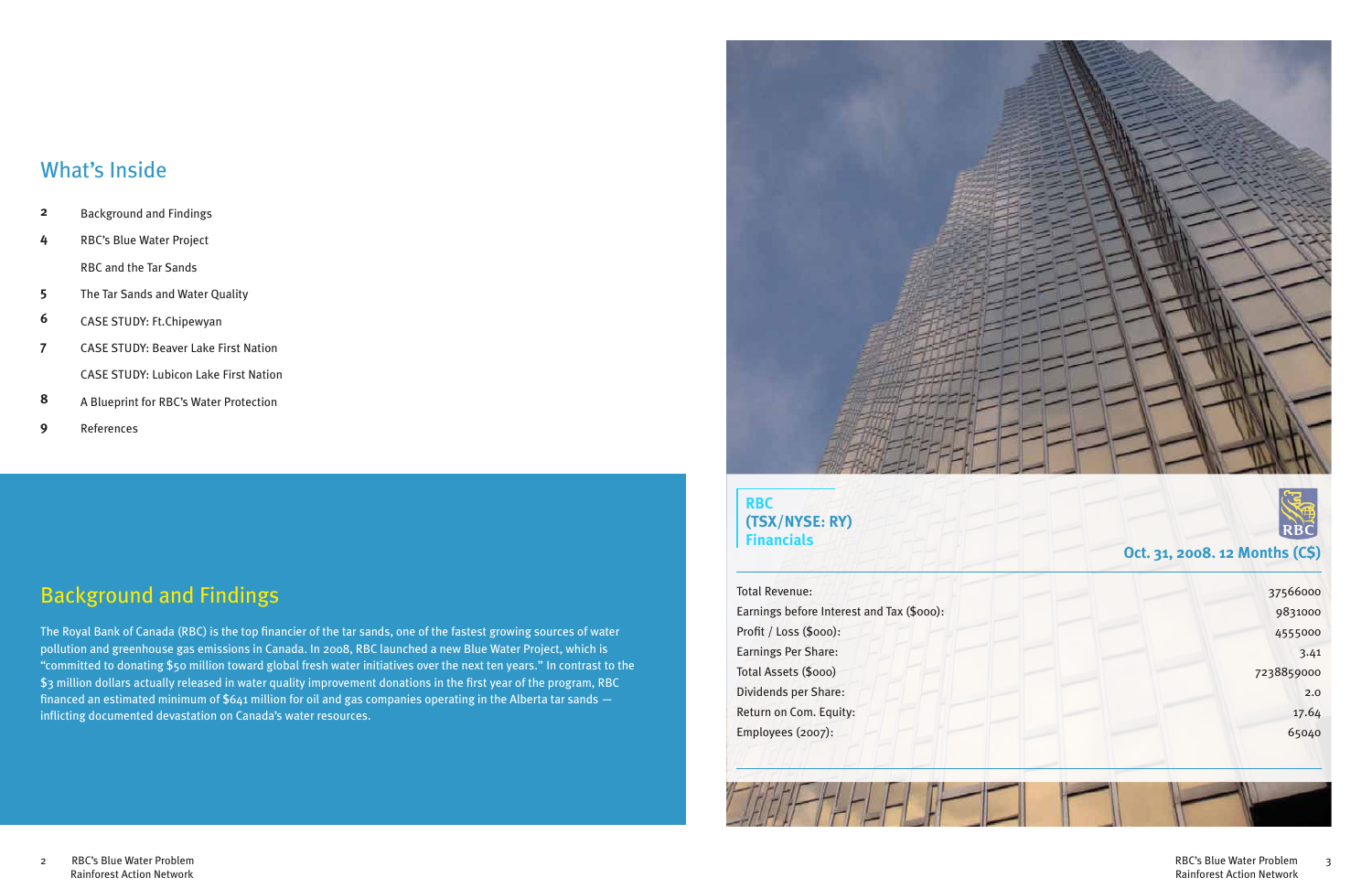RBC is the top financier of the tar sands. Estimates based on a review of public records show RBC to be the largest financier of major tar sands operators. RBC issued more than \$2.3 billion in loans and financed more than \$6.9 billion in debt between 2003 and 2007 for 13 companies including: EnCana, Husky Energy, OPTI Canada, Delphi Energy, Canadian Oil Sands Trust, Northwest Upgrading, Suncor, Total, Connacher Oil & Gas, Inter Pipeline and Enbridge. 7

• RBC financed \$210 million in loans and an estimated \$992.7 million in debt underwriting to members of the Syncrude 8 joint venture from 2003-2007. 9 The Syncrude Project is being sued for \$500,000 by the Province of Alberta after 500 ducks died from landing in one of the company's huge toxic tar sands lakes.<sup>10</sup>

# RBC and The Tar Sands

# The Tar Sands and Water Quality

RBC officially launched their Blue Water Project<sup>1</sup> during the Beijing Olympics in August 2008 in a television ad produced by BBDO called "This Much." The ad says: "Think of all the water in the world...oceans, rivers, lakes. It may seem like a lot but only a small fraction is fresh water, and there's only so much to go around, which is why it is so important to protect it. We created the RBC Blue Water Project as our way to help safeguard water. The world's precious resource. Water, let's protect it."2



• RBC financed an estimated \$486.9 million in debt, equity and loans for Enbridge from 2004- 2007. 11 For 37 years the coastal waters of northern

In a November 2008 speech, CEO Gordon Nixon proclaimed that, "water is the problem of the ages" and that, "[l]ife depends on water. It's high time we remembered that." Nixon went on to state that, "…the water risks to the oil and gas industry are like a canary in the coal mine." 3

# RBC's Blue Water Project

RBC's 2007 advertising buy according to The Nielson Company: \$42 Million <sup>4</sup>

Average annual donations promised under RBC's "Blue Water Project": \$5 Million

> The tar sands not only devastates water quality but also risks the health and well being of downstream communities. Already, communities have experienced polluted water, water reductions in rivers and aquifers, declines in wildlife populations such as moose and muskrat, and significant declines in fish populations. 14 Communities living downstream from the tar sands report that fish and water quality have been devastated.<sup>15</sup>

Environmental donations reported by RBC for 2007: \$3.25 Million 5

Environmental donations reported by RBC for 2008: \$2.2 Million 6



## By the numbers RBC's environmental donations look more like a PR stunt than water philanthropy.

British Columbia have been protected from oil tanker traffic. Now, Enbridge plans to build the "Gateway" crude oil pipeline from Alberta's tar sands to a supertanker port in Kitimat that would pose countless risks to the coast of BC's Great Bear Rainforest. In 1977, a Government of Canada report found that serious oil spills would be inevitable with an oil port in Kitimat, and that these spills would likely have major adverse impacts on fisheries populations in the northern coastal region. 12

Tar sands projects are leading threats to Canada's water quality. Between two and four barrels of water are required to produce each barrel of oil extracted from the sands. <sup>13</sup> At least 90 percent of the fresh water used in oil sand extraction winds up in tailing ponds so toxic that propane cannons are used to keep ducks from landing on them. These tailings ponds already span more than 50 square kilometers and can be seen from space.

- • Oil sands mining operations are licensed to divert 349 million m3 of water per year from the Athabasca River – twice the amount of water used by the City of Calgary.
- • A 2006 Alberta Government report concludes that "Over the long term the Athabasca River may not have sufficient flows to meet the needs of all the planned mining operations and maintain adequate instream flows." 16

• Recent projections by Canada's oil industry expect oil production to nearly triple by 2020. 17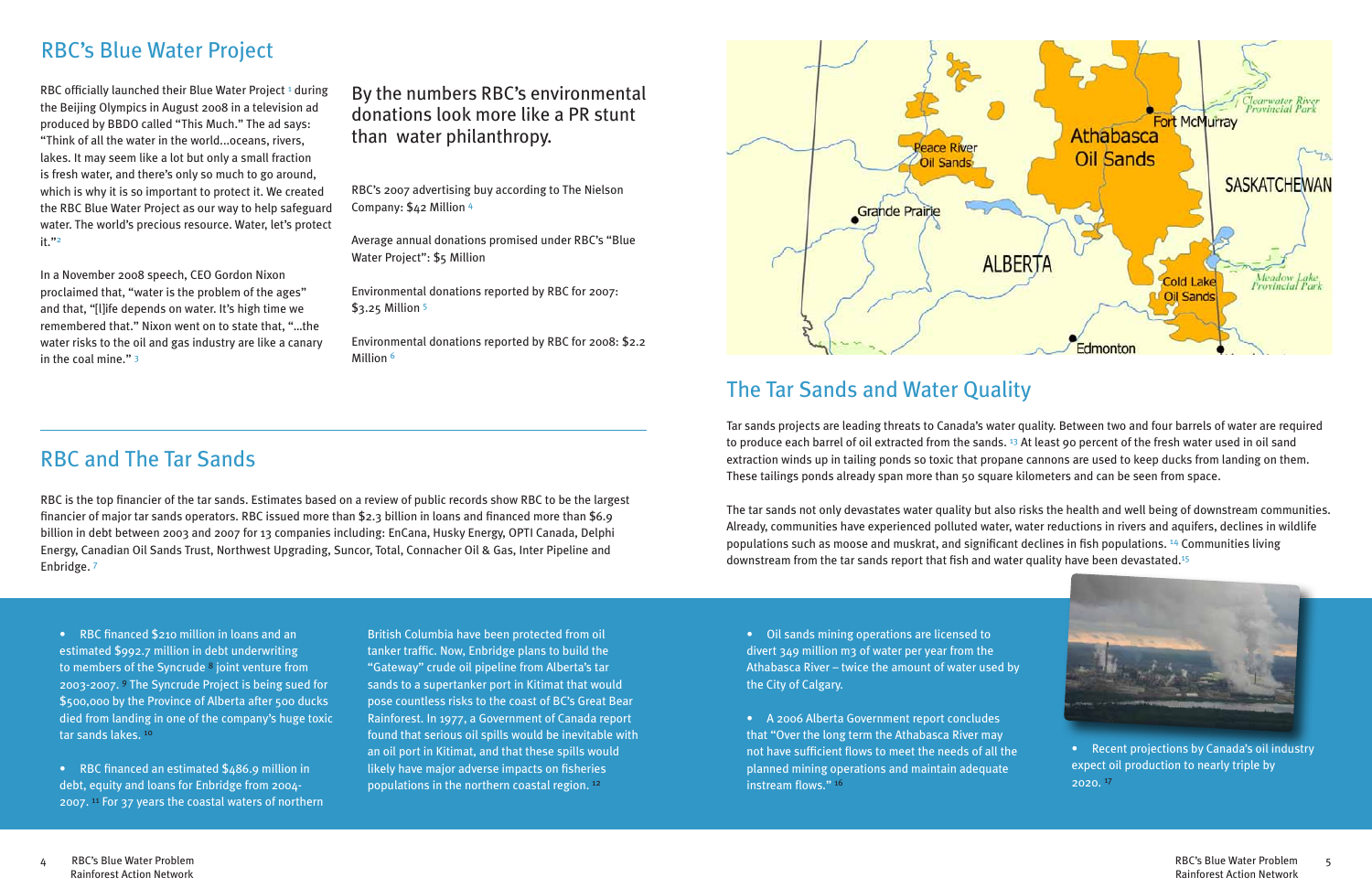Communities have experienced polluted water, water reductions in rivers and aquifers, declines in wildlife populations such as moose and muskrat, and significant declines in fish populations



# Community health and water quality

"The cumulative impacts of oil sands development has all but destroyed the traditional livelihood of First Nations in the northern Athabasca watershed," said Chief Alan Adam, Athabasca Chipewyan First Nation.

The Athabasca Chipewyan First Nation and the Mikisew Cree First Nation are two of five Aboriginal communities

On May 14, 2008, the Beaver Lake Cree filed a Statement of Claim with the Federal Court seeking higher levels of accommodation and consultation from government and industry on oil and gas operations on their territory. One of the installations on Beaver Lake Cree land targeted by the legal action is Husky Energy's Tucker Oil Sands Project north of Cold Lake. 20 RBC financed \$250 million in loans and an estimated \$180 7 million in debt underwriting for Husky Energy between 2003 and 2007. 21

"All of the animals are starting to deplete," said Beaver Lake Chief Alphonse Lameman on the day his people went to court. "Soon there will be nothing. We will fight as long as it takes to get justice. The governments of Canada and Alberta have made a lot of promises to our people, and we intend to see those promises kept." 22



TransCanada began construction in 2008 of a \$983 million gas pipeline through the homeland of the Lubicon Lake Indian Nation in Northern Alberta. Speaking about oil developments during a visit to the UN in 2006, Lubicon Councilor Alphonse Ominayak stated, ''It's polluting most of our waters—we have to haul our own water and we can't eat the fish anymore.''

RBC financed more than \$1 billion in equity issued by TransCanada in 2008, earning estimated fees of more than \$11 million. <sup>23</sup> RBC has also financed an estimated \$385 million in various credit facilities with TransCanada. 24

within the Athabasca tar sands development zone. According to a 2009 government report by Alberta Health Services, between 1995 and 2006 51 cases of cancers were found in 47 people in a Fort Chipewyan community of 1200—a dozen more than expected According to the report. 18



According to the Alberta Health Services report, "The increased number of cases of biliary tract cancers, cancers in the blood and lymphatic system and cancers of unknown primary seen in the most recent six years (2001-2006) compared to the years 1995-2000 of the investigation warrant closer monitoring of cancer occurrences in Fort Chipewyan in the coming years." 19

"Residents of my community have for the past thirty years recognized the impacts from industrial development on our lands, water, air, wildlife and most recently the health of our people." says George Poitras, former chief of the Mikisew Cree.

### **CASE STUDY: Ft. Chipewyan (Athabasca Chipewyan and Mikisew Cree First Nations)**

## **CASE STUDY: Beaver Lake First Nation**

## **CASE STUDY: Lubicon Lake First Nation**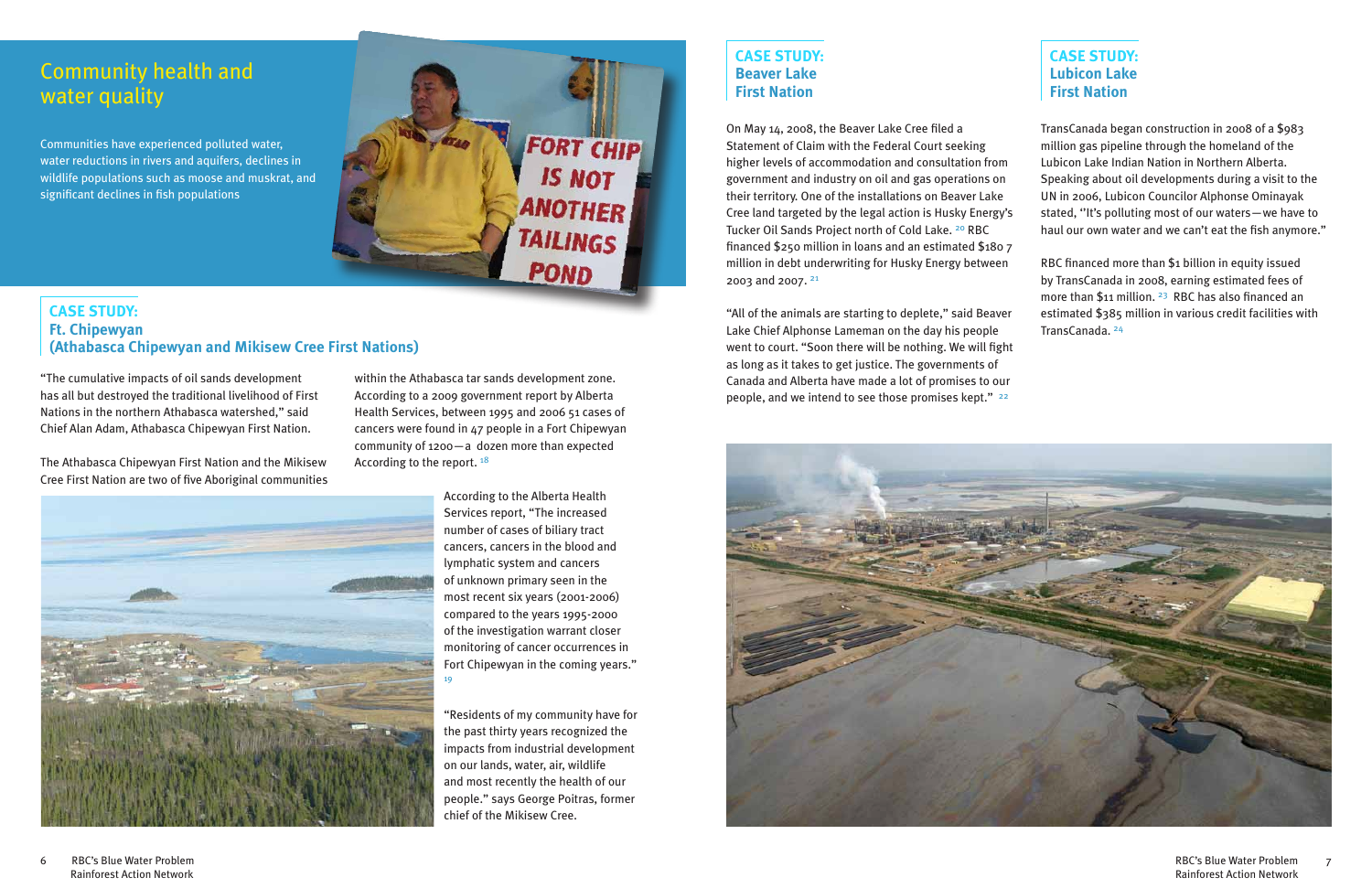- **1.** Acknowledge and respect the treaty and Aboriginal rights of the First Nations of the Athabasca Watershed and those that reside downstream;
- **2.** Acknowledge and respect the world view of the Indigenous peoples including their sacred responsibility to future generations as stewards of mother earth;
- **3.** Suspend financing for the expansion of tar sands infrastructure;
- **4.** Lend public support to calls for a provincial government moratorium on new tar sands licenses, tenures and expansion;
- **5.** Ensure that all financing addresses and respects Aboriginal title and treaty rights, including free, prior and informed consent;

With more than \$1 trillion in assets, the financing decisions of RBC greatly impact Canada's \$1.3 trillion economy. When RBC finances oil sands expansion, it locks in a polluting infrastructure that will have permanent negative impacts on regional water and air quality.

- **6.** Adopt a comprehensive climate policy that commits to reduce financed emissions and address climate change implications and opportunities across all business lines;
- **7.** Set meaningful carbon reduction targets for energy sector and other top greenhouse gas intensive sector lending and investment portfolios;
- **8.** Substantially increase and prioritize lending for energy efficiency and clean renewable energy.
- **9.** Substantially increase and prioritize its lending and philanthropical arm to support regional watershed protection programs that adhere to First Nations sovereignty."



**8.** Syncrude is a joint venture of Canadian Oil Sands Limited, ConocoPhillips Oil Sand Partnership II, Imperial Company Ltd., Nexen Oil Sands Partnership, and Petroers/folder.asp?FolderID=5626).

Godon Nixon must follow the lead of a February 11, 2009 resolution passed by Keepers of the Water, a network of tar sands impacted communities, that calls on RBC to "take prompt action to…

## **A Blueprint for RBC's Water Protection**

```
4. http://www.marketingmag.ca/english/creative/thework/article.jsp?content=20081222_120555_21248
```

| 1.  | http://www.strategymag.com/articles/magazine/20090101/branddiaries.html?print=yes                 |
|-----|---------------------------------------------------------------------------------------------------|
| 2.  | http://www.youtube.com/watch?v=fWmJGrYmDxQ                                                        |
| 3.  | http://www.rbc.com/newsroom/2008/1125-nixon.html                                                  |
| 4.  | http://www.marketingmag.ca/english/creative/thework/article.jsp?content=20081222_1                |
| 5.  | http://www.rbc.com/responsibility/pdf/RBC-2007report-review-e.pdf#Community                       |
| 6.  | http://www.rbc.com/donations/our-contribution.html                                                |
| 7.  | http://ClimateFriendlyBanking.com                                                                 |
| 8.  | Syncrude is a joint venture of Canadian Oil Sands Limited, ConocoPhillips Oil Sand Partner        |
|     | Oil Resources, Mocal Energy Limited, Murphy Oil Company Ltd., Nexen Oil Sands Partners            |
|     | Canada Oil and Gas (http://www.syncrude.ca/users/folder.asp?FolderID=5626).                       |
| 9.  | http://climatefriendlybanking.com/fileadmin/materials/comms/mediacontent/reports/p<br>port.pdf    |
| 10. | http://www.reuters.com/article/environmentNews/idUSTRE5187LF20090209?feedType=<br>environmentNews |
| 11. | http://climatefriendlybanking.com/fileadmin/materials/comms/mediacontent/reports/p<br>report.pdf  |

**9.** http://climatefriendlybanking.com/fileadmin/materials/comms/mediacontent/reports/profundo\_bank\_re

10. http://www.reuters.com/article/environmentNews/idUSTRE5187LF20090209?feedType=RSS&feedName=

**11.** http://climatefriendlybanking.com/fileadmin/materials/comms/mediacontent/reports/profundo\_bank\_

**12.** http://www.empr.gov.bc.ca/OG/offshoreoilandgas/ReportsPresentationsandEducationalMaterial/Reports/

**16.** Government of Alberta, Investing in our Future: Responding to the Rapid Growth of Oil Sands Development Final Report (Edmonton, AB: Government of Alberta, 2006), 112, www.alberta.ca/home/395.cfm . This report

**17.** Canadian Association of Petrolium Producers. Dec. 2008 - http://www.capp.ca/GetDoc.aspx?DocID=145042

21. http://climatefriendlybanking.com/fileadmin/materials/comms/mediacontent/reports/profundo\_bank

- Documents/West-Coast-Oil-Port-Inquiry-Statement-of-Proceedings.pdf
- 13. http://pubs.pembina.org/reports/OSF\_Fact72.pdf
- **14.** http://www.nrdc.org/energy/dirtyfuels.pdf
- 15. http://pubs.pembina.org/reports/OSF\_Fact72.pdf
- is often referred to as the Radke Report, after the report coordinator, Doug Radke.
- 
- **18.** http://www.cbc.ca/health/story/2009/02/06/edm-fort-chip-cancer.html
- **19.** http://www.albertahealthservices.ca/pdf/newsreleases/20090202\_fort\_chipewyan\_study.pdf
- **20.** http://thetyee.ca/News/2008/07/28/LawSuit/
- report.pdf
- **22.** http://thetyee.ca/News/2008/07/28/LawSuit/
- azDHA1SeH.O4&refer=canada
- com/dVut2.tC3d.htm#2pa2

**23.** Estimate based on 1/3 take of total fees of \$35,227,500 cited in http://www.secinfo.com/d11MXs.t26D7.d. htm?Find=rbc&Line=58#Line58. Also see: http://www.bloomberg.com/appsnews?pid=20601082&sid=

**24.** Estimate based on a 1/8 stake of \$2.8655 billion in total credit facilities disclosed in http://www.secinfo.

# References